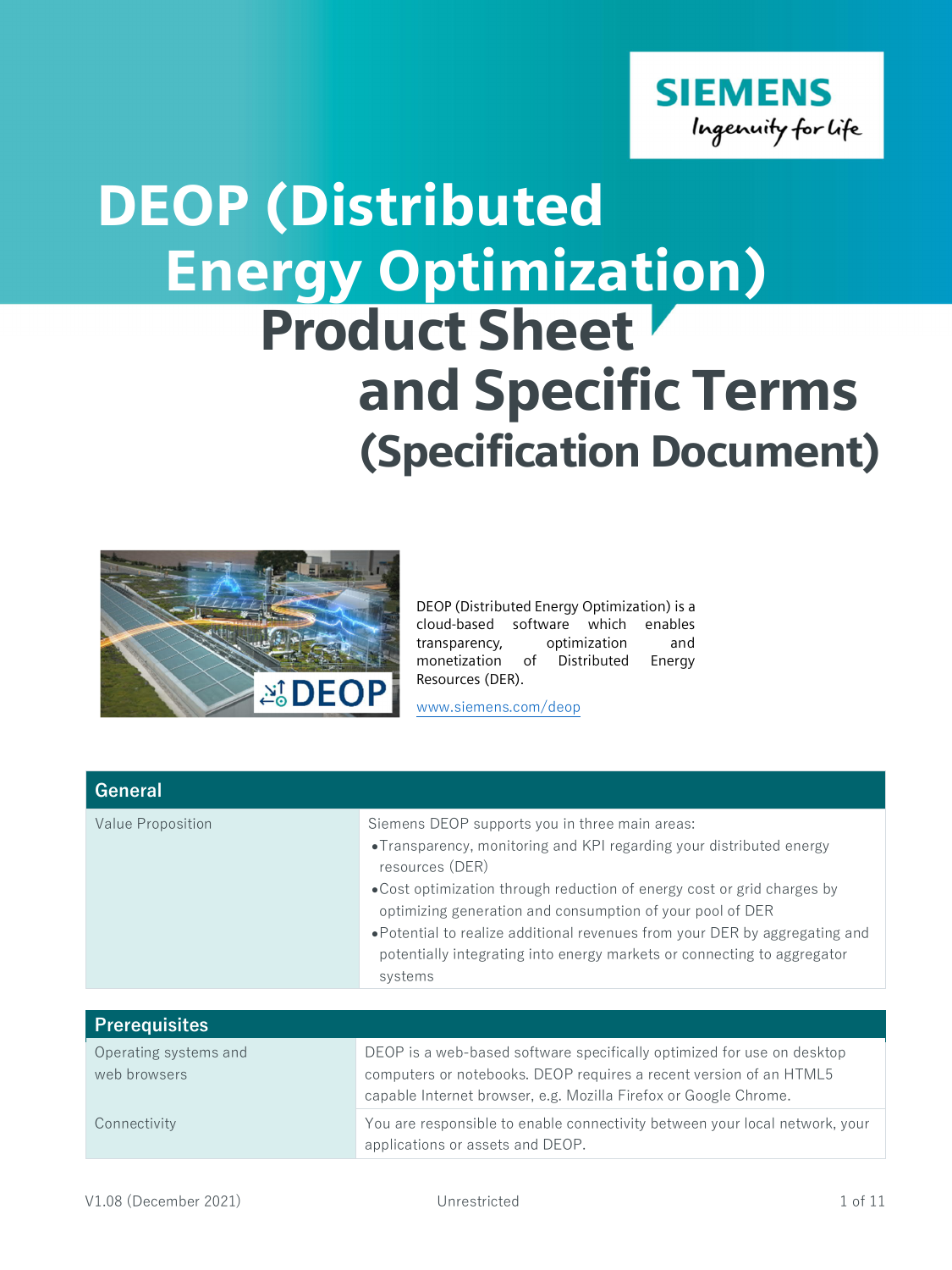| VPN end-point instance           | DEOP supports one VPN site-to-site connection per VPN gateway. To install<br>the VPN, your ADSL Router/Modem must be an Amazon Web Service VPN<br>compatible server. To check the compatible devices please click on the<br>following link https://aws.amazon.com/vpn/faqs/#AWS_Site-to-<br>Site_VPN_connectivity. |
|----------------------------------|--------------------------------------------------------------------------------------------------------------------------------------------------------------------------------------------------------------------------------------------------------------------------------------------------------------------|
| Interfaces / Supported Protocols | To use DEOP customer data must be sent to DEOP compliant with the<br>interfaces and protocols described below in section "Description &<br>Functionalities".                                                                                                                                                       |

| <b>Description &amp; Functionalities</b> |                                                                                                                                                                                                                                                                                                                                                                                                                                                                                                                                                                                                        |
|------------------------------------------|--------------------------------------------------------------------------------------------------------------------------------------------------------------------------------------------------------------------------------------------------------------------------------------------------------------------------------------------------------------------------------------------------------------------------------------------------------------------------------------------------------------------------------------------------------------------------------------------------------|
| Device & Data Acquisition                | Devices refer to any field devices connected to DEOP. Devices have dynamic<br>attributes named Feeds that correspond to field variable.<br>DEOP integrates protocols using gateways on cloud. Each Gateway may<br>connect several Devices. For the connection of any Devices, the User shall<br>configurate DEOP in accordance to the communication properties of the<br>specific Devices (depending on the protocol).<br>DEOP supports upload or download of one value per Feed per second and up<br>to 1000 simultaneous Feeds per Account. Higher values can be offered upon<br>request.            |
| Assets                                   | Assets represents Devices on a abstract level, providing all significant<br>information while hiding complexity and specific vendor/model<br>characteristics. Assets have dynamic attributes named properties that are<br>linked to Feeds. Users shall link and connect any Devices to Assets.<br>DEOP supports the following asserts types:<br>• Meter (electric, thermal, gas, water)<br>• Load (electric, thermal, gas, water)<br>· Storage (electric, thermal)<br>• Generator (electric, thermal)<br>• Sensor/sensor actuator<br>These dynamic attributes can be calculated with a formula editor. |
| Views                                    | Assets are organized in views, which can be aggregated to Asset groups;<br>DEOP supports three kind of views:<br>· Geographical view<br>• Energy view<br>• Technical view                                                                                                                                                                                                                                                                                                                                                                                                                              |
| <b>Notification &amp; Alarms</b>         | DEOP supports diagnostics notification from Devices - these can be both<br>spontaneous notification from field devices (alarm / fault) or anomalies<br>automatically detected by the system itself (typically communication<br>problems).<br>Moreover, DEOP supports User defined events; events can be one of the<br>following categories:<br>• Alarm<br>• Warning<br>$\cdot$ Fault<br>• Anomaly<br>• Information                                                                                                                                                                                     |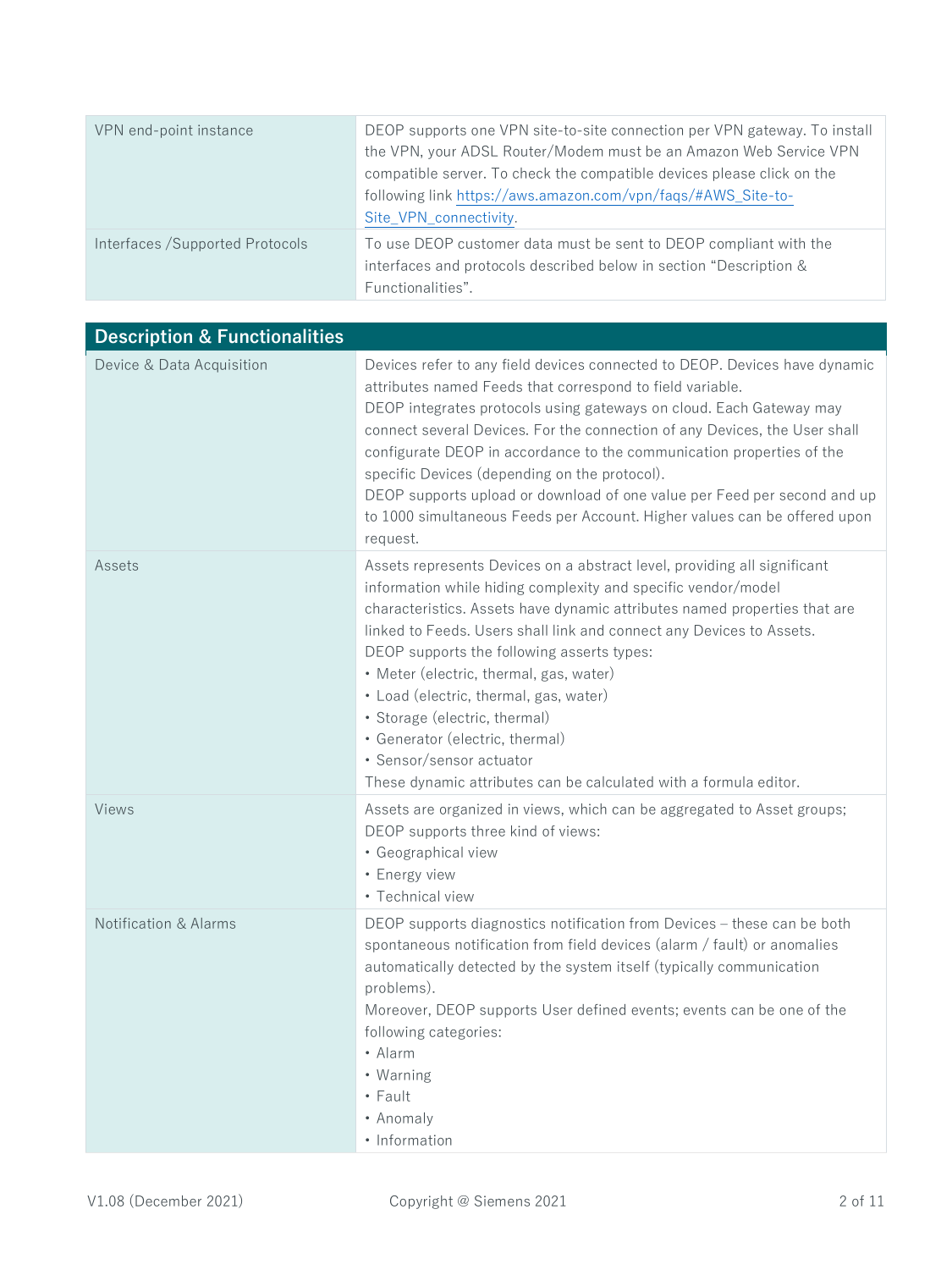| Reporting                        | DEOP provides<br>• Energy reports allowing the Users to create any report specifically related<br>to energy data (electricity and heat)<br>• Variable reports allowing the User to create reports to any variable or asset<br>property present in the system<br>• KPI reporting page allows the User to create reports regarding generators<br>and to correlate the energy input with the relative output.<br>Reports can be exported in PDF, CSV and Microsoft Excel format.          |
|----------------------------------|----------------------------------------------------------------------------------------------------------------------------------------------------------------------------------------------------------------------------------------------------------------------------------------------------------------------------------------------------------------------------------------------------------------------------------------------------------------------------------------|
| Dashboards                       | A dashboard is a set of widgets that the User can create on his own and<br>share with other Users.                                                                                                                                                                                                                                                                                                                                                                                     |
| <b>Calendars &amp; Scenarios</b> | Scenarios can be defined per site or location to calculate energy data<br>aggregations including associated commands to automatically perform<br>operations on Devices. Scenarios can either be assigned to site specific<br>calendars (e.g. working days, weekends, holidays) or be activated manually.                                                                                                                                                                               |
| <b>Energy Tariff</b>             | Energy Tariffs are applied to generate economic reports and can be<br>associated to different sites. Two types are supported<br>• Dynamic Price: customer provides flexible prices with 15' resolution to<br>DEOP from an external source<br>· Tariffs Plan: different price bands depending on time and date.                                                                                                                                                                         |
| Modes                            | Energy aggregations and optimization rules can be managed by Modes that<br>can be either activated time based or manually.                                                                                                                                                                                                                                                                                                                                                             |
| Algorithms Engine                | Algorithms engine enables the User to implement Java Scripts. Algorithms<br>Engine is integrated in the Energy Rules functionality and may be activated<br>based on Scenario (Calendar) or Mode.<br>Standard algorithms included are Load Forecast, Renewable Energy<br>Resource (RES) Forecast for PV and Wind, Energy Optimal Scheduling (EOS)<br>and Cost Aggregation Algorithm.                                                                                                    |
| Interfaces                       | DEOP supports the following protocols:<br>Via cloud gateways:<br>•IEC-608570-5-104 (requires DEOP_VPN)<br>•IEC-61850 (requires DEOP_VPN)<br>•MODBUS TCP (requires DEOP_VPN)<br>•OPC UA (requires DEOP_VPN)<br>• Siemens Desigo (API based interface)<br>• Siemens eCar OC (API based interface)<br>$\bullet$ gRPC<br>Additionally DEOP offers REST API interface, file importers, and file<br>exporters for bulk-data import and export. The interfaces support one value<br>per feed. |
| General                          | Different sizes of DEOP are available. You are only authorized to use DEOP<br>in accordance with the size to which you hold a valid subscription.                                                                                                                                                                                                                                                                                                                                      |
| Application permissions          | DEOP is operated in data centers in European Union and processes the<br>following data:<br>• measurements, alarms and messages received from connected devices,<br>• data from communication connections to devices<br>• data provided from the Customer to the application via interfaces                                                                                                                                                                                             |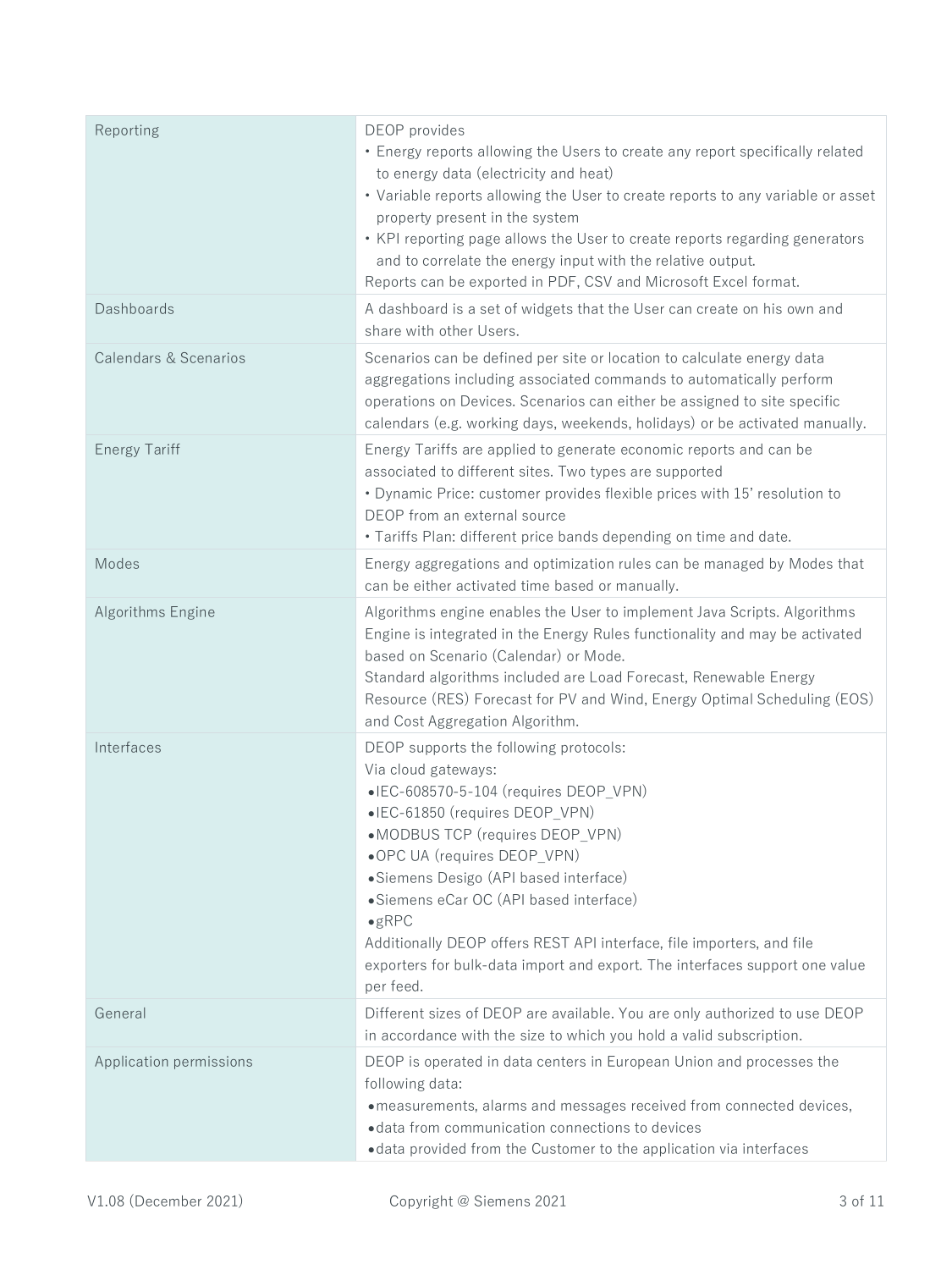| • configuration data provided by the User<br>• User contact details and login credentials<br>• audit logs                                                                                                                                                                                                                                                                                                                                                                                              |
|--------------------------------------------------------------------------------------------------------------------------------------------------------------------------------------------------------------------------------------------------------------------------------------------------------------------------------------------------------------------------------------------------------------------------------------------------------------------------------------------------------|
| DEOP performs the following activities which modify or amend your Content<br>in your Account on your behalf:<br>• analyse measurements, alarms and messages for to create automatic<br>alarms and identify anomalies, e.g. of assets<br>• perform calculation defined by the User using the formula editor<br>• perform calculations programmed by the User using custom scripts<br>• aggregate measurements<br>• calculate forecasts<br>• run optimization algorithms<br>• send set-points to devices |
| • export data above via interfaces as configured by the User                                                                                                                                                                                                                                                                                                                                                                                                                                           |

| <b>Pricing Model</b>                 |                                                                                                                                                                                                                                                                                                                                                                                                                                                                                                        |
|--------------------------------------|--------------------------------------------------------------------------------------------------------------------------------------------------------------------------------------------------------------------------------------------------------------------------------------------------------------------------------------------------------------------------------------------------------------------------------------------------------------------------------------------------------|
| Service structure                    | The Services comprise of two parts:<br>• "Start-up Activities" are required to set-up your DEOP Account with the<br>functionalities requested in the order form. After completion you get a<br>notification and the DEOP SaaS starts.<br>• "DEOP SaaS" is the continuous service of DEOP during the subscription<br>period. DEOP SaaS starts after completion of the start-up activities.                                                                                                              |
| <b>Support Services</b>              | Any configuration work of DEOP is excluded and can be ordered separately.                                                                                                                                                                                                                                                                                                                                                                                                                              |
| <b>Start-up Activities</b>           |                                                                                                                                                                                                                                                                                                                                                                                                                                                                                                        |
| <b>Mandatory</b>                     | The following Start-up Activity is mandatory for each new Account:                                                                                                                                                                                                                                                                                                                                                                                                                                     |
| <b>Base Tenant</b><br>(DEOP_TENANT)  | Create a new tenant with standard DEOP logo & user interface style                                                                                                                                                                                                                                                                                                                                                                                                                                     |
| Optional                             | The following start-up activities are optional as per your order:                                                                                                                                                                                                                                                                                                                                                                                                                                      |
| <b>VPN Setup</b><br>(DEOP VPN SETUP) | Preparing one VPN site-to-site instance on cloud                                                                                                                                                                                                                                                                                                                                                                                                                                                       |
| Cloud Gateway Setup                  | Setup of a new gateway on cloud (charged per protocol or interface type)<br>The following gateways are available:<br>$\bullet$ IEC-608570-5-104<br>(DEOP_GW_ SETUP_104)<br>$\bullet$ IEC-61850<br>(DEOP GW SETUP 61850)<br>(DEOP GW_SETUP_MOD)<br>$\bullet$ MODBUS TCP<br>$\bullet$ OPC UA<br>(DEOP GW SETUP OPC)<br>·Siemens Desigo<br>(DEOP_GW_SETUP_DESIGO)<br>(API based interface)<br>•Siemens eCar OC<br>(DEOP GW SETUP ECAR)<br>(API based interface)<br>$\bullet$ gRPC<br>(DEOP GW SETUP GRPC) |
| File Importer<br>(DEOP IMP SETUP)    | Setup of each file importer for DEOP account                                                                                                                                                                                                                                                                                                                                                                                                                                                           |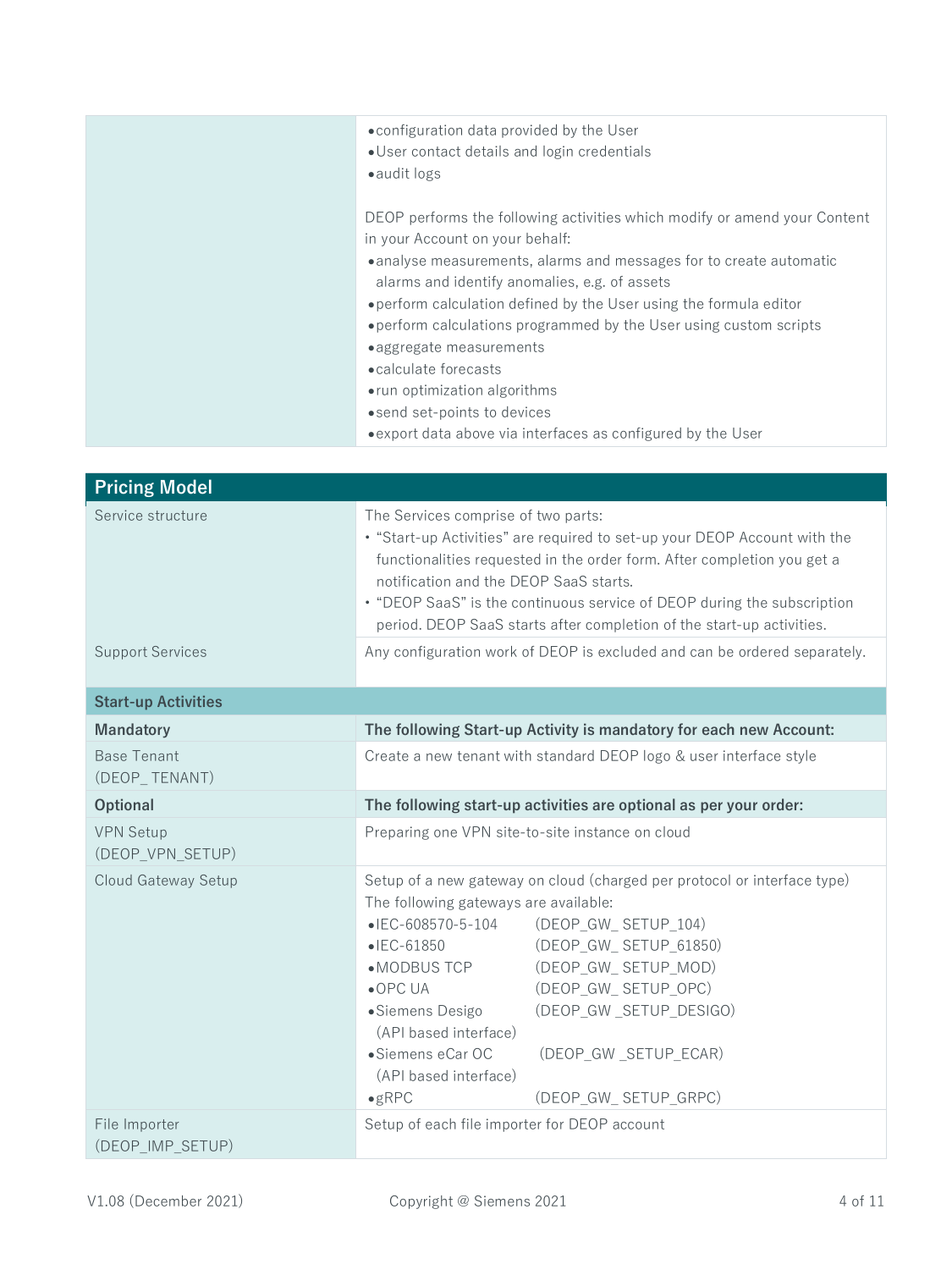| File Exporter<br>(DEOP_EXP_SETUP)                      | Setup of each file exporter for DEOP account                                                                                                                                                                                                                                                                            |                                                             |             |
|--------------------------------------------------------|-------------------------------------------------------------------------------------------------------------------------------------------------------------------------------------------------------------------------------------------------------------------------------------------------------------------------|-------------------------------------------------------------|-------------|
| <b>User Training</b><br>(DEOP_TRAINING_USER)           | Scope: Training to configure new sites, devices, assets, reports and views.<br>Duration and location: 2 days training (8 hours / a day) - virtual or in Milano,<br>Italy<br>Participants: up to 5 participants are included                                                                                             |                                                             |             |
| <b>Administrator Training</b><br>(DEOP_TRAINING_ADMIN) | Scope: All content of User Training plus configuration of optimization, using<br>formula editor, scenarios and modes, introduction to DEOP API.<br>Duration and location: 4 days of training (8 hours / a day) - virtual or in<br>Milano, Italy<br>Participants: up to 5 participants are included                      |                                                             |             |
| <b>DEOP SaaS</b>                                       |                                                                                                                                                                                                                                                                                                                         |                                                             |             |
| <b>Mandatory</b>                                       |                                                                                                                                                                                                                                                                                                                         | The following SaaS packages are mandatory for each Account: |             |
| <b>Basic DEOP Service</b><br>(DEOP_BASE)               | <b>DEOP SaaS basic subscription includes:</b><br>• Device & Data Acquisition<br>$\bullet$ Assets<br>$\bullet$ Views<br>• Notification & Alarms<br>•Reporting<br>·Dashboards<br>•Calendars & Scenarios<br>• Energy Tariff<br>$\bullet$ Modes<br>•5 Named Users<br>•MQTT protocol interface following DEOP implementation |                                                             |             |
| Datapoint Package                                      | Datapoint packages for data points acquired via any interface or<br>calculated within DEOP:                                                                                                                                                                                                                             |                                                             |             |
|                                                        | Package                                                                                                                                                                                                                                                                                                                 | Monthly volume of new data points<br>(millions)             | Order Code  |
|                                                        | Small                                                                                                                                                                                                                                                                                                                   | 10                                                          | DEOP DP S   |
|                                                        | Medium                                                                                                                                                                                                                                                                                                                  | 50                                                          | DEOP_DP_M   |
|                                                        | Large                                                                                                                                                                                                                                                                                                                   | 100                                                         | DEOP DP L   |
|                                                        | Extra Large                                                                                                                                                                                                                                                                                                             | 200                                                         | DEOP_DP_XL  |
|                                                        | Each additional                                                                                                                                                                                                                                                                                                         | 100                                                         | DEOP_DP_ADD |
|                                                        | 10 million data points $= 200$ data points per minute                                                                                                                                                                                                                                                                   |                                                             |             |
| Storage Package                                        | Storage package for one year storage of data points:                                                                                                                                                                                                                                                                    |                                                             |             |
|                                                        | Package                                                                                                                                                                                                                                                                                                                 | Data Points included<br>(millions)                          | Order Code  |
|                                                        | Small                                                                                                                                                                                                                                                                                                                   | 120                                                         | DEOP_SR_S   |
|                                                        | Medium                                                                                                                                                                                                                                                                                                                  | 600                                                         | DEOP_SR_M   |
|                                                        | Large                                                                                                                                                                                                                                                                                                                   | 1200                                                        | DEOP_SR_L   |
|                                                        | Extra Large                                                                                                                                                                                                                                                                                                             | 2400                                                        | DEOP_SR_XL  |
|                                                        | Each additional                                                                                                                                                                                                                                                                                                         | 1200                                                        | DEOP_SR_ADD |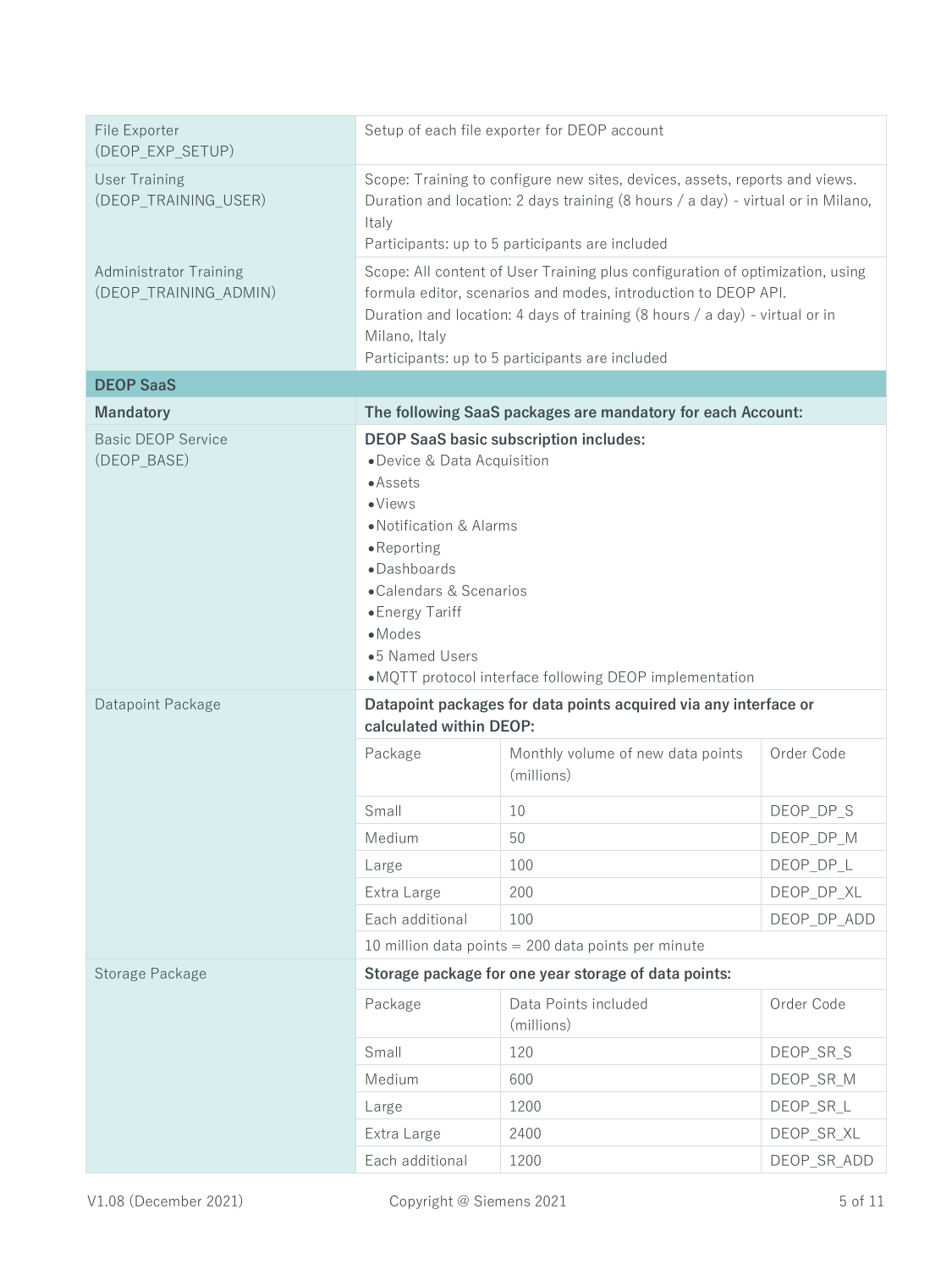| Optional                                                 | The following SaaS packages are optional for each Account:                                                                                                                                                                                                                                                                                                                             |                                                                                                                            |
|----------------------------------------------------------|----------------------------------------------------------------------------------------------------------------------------------------------------------------------------------------------------------------------------------------------------------------------------------------------------------------------------------------------------------------------------------------|----------------------------------------------------------------------------------------------------------------------------|
| Algorithms Engine<br>(DEOP AE)                           | Enablement of the algorithm functionality including the standard algorithms<br>and optimisation.<br>Charged per kW, minimum volume: 300kW, up to: 5000kW.<br>The flexibility is the maximum (theoretical / nominal) flexibility related to the<br>Assets optimized and aggregated by DEOP. It does not refer to the actual<br>flexibility dispatched or offered or sold to the market. |                                                                                                                            |
| Additional Volume for Algorithms<br>Engine (DEOP_AE_ADD) | Additional volume of DEOP_AE for each kW exceeding >5000kW                                                                                                                                                                                                                                                                                                                             |                                                                                                                            |
| Cloud Gateways                                           | For each gateway instance on cloud<br>• IEC-608570-5-104 (parent <sup>1</sup> /child <sup>1</sup> )<br>$\bullet$ IEC-61850<br>•MODBUS TCP (client)<br>$\bullet$ OPC UA<br>• Siemens Desigo (API based interface)<br>• Siemens E-Car OC (API based interface)<br>$\bullet$ gRPC                                                                                                         | (DEOP GW 104)<br>(DEOP_GW_61850)<br>(DEOP GW MOD)<br>(DEOP GW OPC)<br>(DEOP_GW_DESIGO)<br>(DEOP GW ECAR)<br>(DEOP GW GRPC) |
| File Importer<br>(DEOP IMP)                              | For each file importer instance on cloud.                                                                                                                                                                                                                                                                                                                                              |                                                                                                                            |
| File Exporter<br>(DEOP EXP)                              | For each file exporter instance on cloud.                                                                                                                                                                                                                                                                                                                                              |                                                                                                                            |
| <b>Virtual Private Network</b><br>(DEOP VPN)             | Each VPN site-to-site instance on cloud.                                                                                                                                                                                                                                                                                                                                               |                                                                                                                            |
| <b>Named Users</b><br>(DEOP USR)                         | 1 year access per each additional named User.                                                                                                                                                                                                                                                                                                                                          |                                                                                                                            |

Footnote 1: to use inclusive language the wording deviates from the original wording of the standard. This means no technical deviation.

| <b>Specific Terms</b>                                     |                                                                                                                                                                                                                                                                                                                                                                                                                                                                                                                                                                                                                                                                          |
|-----------------------------------------------------------|--------------------------------------------------------------------------------------------------------------------------------------------------------------------------------------------------------------------------------------------------------------------------------------------------------------------------------------------------------------------------------------------------------------------------------------------------------------------------------------------------------------------------------------------------------------------------------------------------------------------------------------------------------------------------|
| General                                                   | The Product Sheet and Specific Terms shall prevail over the terms and<br>conditions of the Digital Services Agreement which governs your use of the<br>Services provided to you by us in relation to DEOP.                                                                                                                                                                                                                                                                                                                                                                                                                                                               |
| Subscription Terms, Termination for<br>Convenience        | Subscription Term for DEOP is 1 year with automatic renewal.<br>The Subscription Term starts with the activation of the user account and<br>ends with termination by you or us. You may terminate your subscription to<br>DEOP for convenience with effect to the end of a subscription term by giving<br>us at least 90 days prior notice. We may discontinue the operation of DEOP<br>by giving you at least 90 days' notice prior to the planned discontinuation<br>date. On the date of discontinuation, the Service is terminated and the<br>regulations in the Digital Services Agreement regarding the effect of<br>termination and post-termination phase apply. |
| Change between application sizes<br>(Upgrade / Downgrade) | Upon your request, we may adapt your selected application size. Any change<br>to higher-value application sizes ("Upgrade"), e.g. from Small to<br>Medium/Large Package or additional quantities, can be conducted at any<br>time and shall usually become effective within one working day following the<br>day on which the change was accepted or confirmed completed by us.<br>However, any requested change to a lower-value application size                                                                                                                                                                                                                       |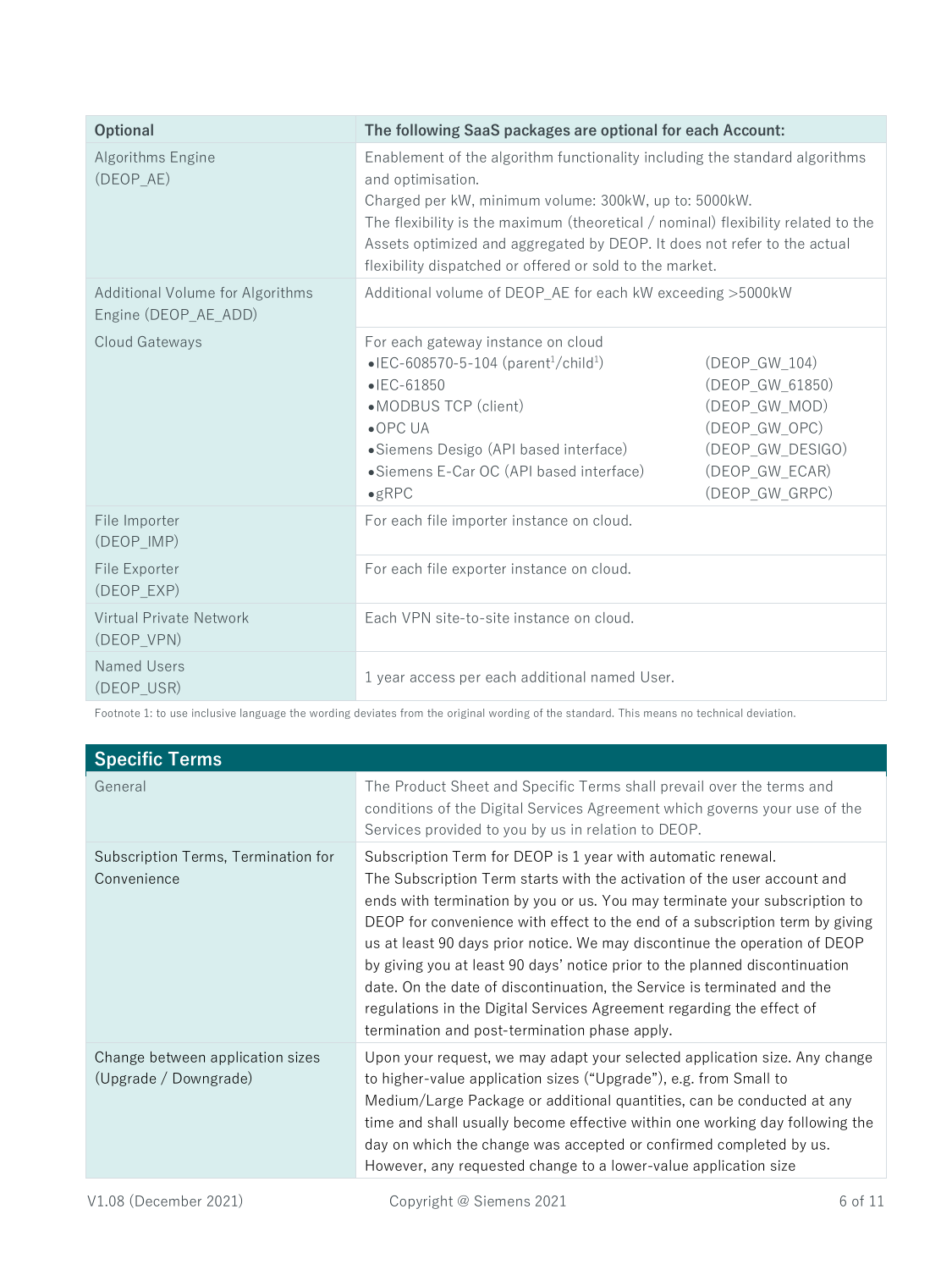|                                    | ("Downgrade"), e.g. from Large to Medium/Small Package or reduction in<br>quantities, can be conducted at any time, but shall only become effective<br>with start of the next Subscription Term.                                                                                                                                                                                                                                                                                                                                                                                                                                                                                                                                                                                                                                                                                                        |
|------------------------------------|---------------------------------------------------------------------------------------------------------------------------------------------------------------------------------------------------------------------------------------------------------------------------------------------------------------------------------------------------------------------------------------------------------------------------------------------------------------------------------------------------------------------------------------------------------------------------------------------------------------------------------------------------------------------------------------------------------------------------------------------------------------------------------------------------------------------------------------------------------------------------------------------------------|
| <b>Payment Terms</b>               | The fee for Start-up Activities is charged upon order. The fee for DEOP SaaS<br>is charged annually in advance. Additional fees for Upgrades will be<br>calculated on a daily basis and are fully charged immediately after activation<br>of the Upgrade. All payments shall be effectuated 30 days after receipt of an<br>invoice.                                                                                                                                                                                                                                                                                                                                                                                                                                                                                                                                                                     |
| <b>Adaptation of Fees</b>          | We may change or add new fees (collectively referred to as "Fee Change")<br>due to and to the extent required to reflect: (i) changes in the quality or<br>functionalities of the Service; (ii) material changes in market conditions; (iii)<br>general increases in wages or other employment costs; and/or (iv) changes<br>in procurement costs due to price changes made by our suppliers, in each<br>case to the extent that the changes affect our provision of the agreed<br>Service. We will notify you of any Fee Change at least 120 days in advance of<br>the effective date of the Fee Change.                                                                                                                                                                                                                                                                                               |
| Use Restriction                    | You acknowledge that you will not use DEOP for purpose of a High Risk<br>System as defined in the Digital Services Agreement. You shall not be<br>allowed to upload Personal Data in your Content.                                                                                                                                                                                                                                                                                                                                                                                                                                                                                                                                                                                                                                                                                                      |
| Your Contracts with Your Customers | Under your Account, you may permit any of your Customers as defined below<br>and their Users to access and use the Services for the purpose of receiving<br>Services from you according to according to the DSA as amended by this<br>Specification Document. Your provision of Services to your Customers and<br>their Users requires a contract between you and each of your Customers<br>("Customer Contract"). You will ensure that the Customer Contracts are<br>consistent with and no less protective of Siemens than the DSA as amended<br>by this Specification Document. For this purpose, you may use the "Minimum<br>Terms" which are available at https://www.siemens.com/si/cloud/terms.<br>We will provide any Services only to you and will not assume any obligations<br>or responsibilities towards your Customers and their Users regarding their<br>access and use of the Services. |
|                                    | You are responsible for any access to and use of the Services by your<br>Customers and their Users according to the DSA as amended by this<br>Specification Document.                                                                                                                                                                                                                                                                                                                                                                                                                                                                                                                                                                                                                                                                                                                                   |
|                                    | You shall inform your Customers of and, where legally required, obtain their<br>consent for (i) any collection, storage, processing, modification, disclosure, or<br>other use of information or data in connection with the use of Services<br>("Customer Data), (ii) for connecting your Customers' site or Customer's<br>Objects to the Services as specified in the Specification Document, (iii) for<br>automatic upgrades of firmware in Customer's Assets through the Services<br>as specified in the Specification Document, and (iv) any data use rights in<br>connection with our use of Collected Data according to the DSA and<br>Specification Document. Customer Data that is entered, uploaded to, or<br>stored on the Platform is part of Your Content.                                                                                                                                 |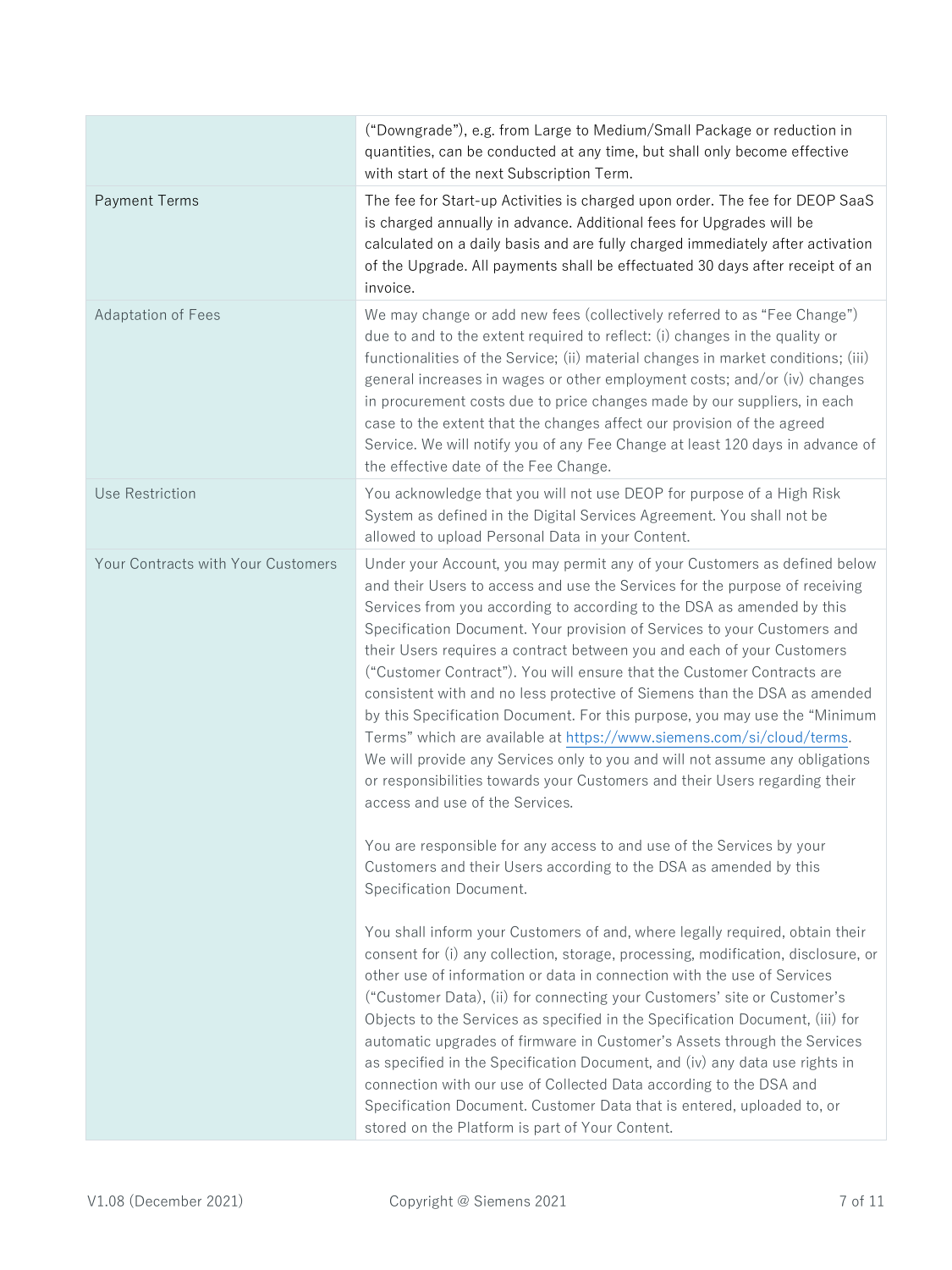|                                | You are solely responsible for providing support to your Customers and their<br>Users. You may not enable your Customers or their Users to use any support<br>we provide you for the Services.<br>You shall inform your Customers and Users that after log-in into the Services<br>a User may be able to directly access and impact the Customers' site and<br>Assets as specified in the Specification Document and/or any related                             |
|--------------------------------|-----------------------------------------------------------------------------------------------------------------------------------------------------------------------------------------------------------------------------------------------------------------------------------------------------------------------------------------------------------------------------------------------------------------------------------------------------------------|
|                                | documentation.<br>Where required by Laws, you shall enter into appropriate agreements with<br>your Customers to process and protect their data (including personal data).<br>Such agreements between you and Customers shall allow Siemens and its<br>subcontractors to process any data (including personal data).                                                                                                                                             |
|                                | If we act as your processor of personal data, our Data Processing Agreement<br>("DPA"), as part of the Data Privacy Terms as set forth in Art 15.7 of DSA,<br>applies to your use of the relevant Services.                                                                                                                                                                                                                                                     |
|                                | If a change to the terms and conditions of the Services necessitates a<br>change to your Customer Contract in order to maintain consistency, you shall<br>implement such change in the Customer Contract                                                                                                                                                                                                                                                        |
| Specific Amendments of the DSA | Section 3.1 of the DSA ("Use Rights") is deleted and replaced by the<br>following:                                                                                                                                                                                                                                                                                                                                                                              |
|                                | Subject to the limitations set out in these terms, we grant you the non-<br>transferable, non-sub-licensable, time-limited and revocable right to access<br>and use and permit to your customers ("Customers") and their Users to<br>access and use, the Services for internal business purposes as an end-user.<br>Customers and their Users who access Services are also your Users.                                                                          |
|                                | In any case, Services may only be accessed by Users (including Third<br>Parties) via your Account using access credentials provided by you. Unless<br>otherwise agreed, the number of permitted Users for a Service shall be on a<br>named-User basis. Access may be reassigned between uniquely identified<br>individual Users over time, but not so frequently as to enable sharing by<br>multiple Users.                                                     |
| Data Center Location           | Your Content processed by DEOP is stored at rest in the European Union.                                                                                                                                                                                                                                                                                                                                                                                         |
| Data Privacy Policy            | Protecting the security and privacy of your personal data is important to us.<br>Therefore, we process personal data in compliance with applicable laws on<br>data protection and data security. The Privacy Policy is made available on<br>www.siemens.com/privacy.                                                                                                                                                                                            |
| <b>Third Party Terms</b>       | DEOP contains Third Party services, including open source software,<br>commercial software, or software-related managed services, which are<br>subject to additional or different terms, license rights, or require certain<br>notices by their licensors, which we are obliged to pass on to you as your<br>licensor and to which you agree to abide ("Third Party Terms"). The Third<br>Party Terms are made available on https://www.siemens.com/deop-terms. |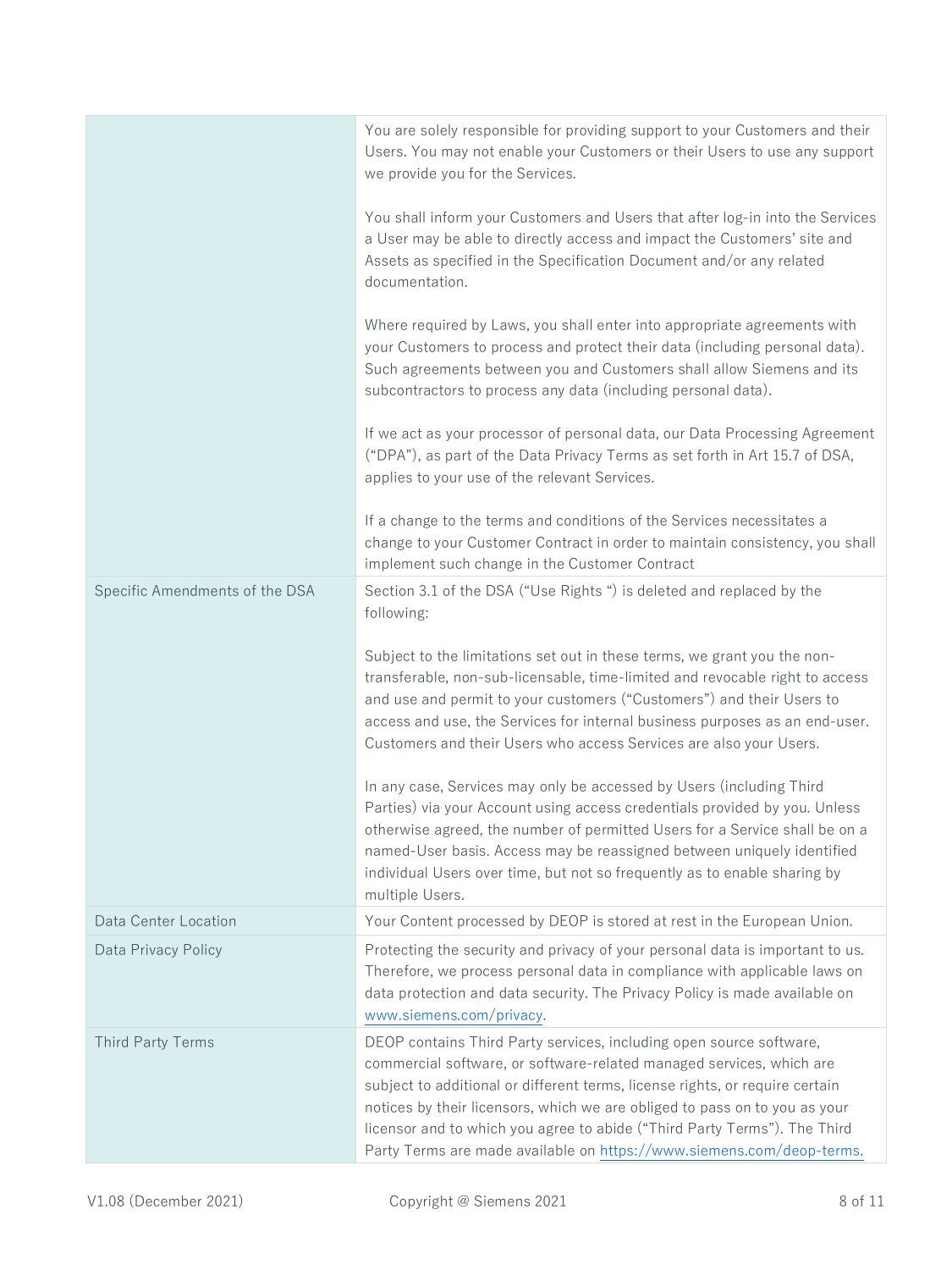| Changes to the Product Sheet and<br><b>Specific Terms</b> | We may update the Specification Documents from time to time during a<br>Subscription Term in order to reflect any changes agreed with or imposed by<br>our subcontractors (including changes in open source software license<br>terms) or when we introduce new features, supplements, enhancements or<br>capabilities (e.g. that were not previously included with the subscription but<br>added for no additional fee). Changes shall become binding upon release of<br>a new version of this document on https://www.siemens.com/deop-terms.                                                                                                                        |
|-----------------------------------------------------------|------------------------------------------------------------------------------------------------------------------------------------------------------------------------------------------------------------------------------------------------------------------------------------------------------------------------------------------------------------------------------------------------------------------------------------------------------------------------------------------------------------------------------------------------------------------------------------------------------------------------------------------------------------------------|
| Data Use Rights                                           | "Collected Data" means the following data collected by DEOP:<br>Any data and information processed and monitored by DEOP in order to fulfil<br>its functionality as defined in section "Application Permissions" excluding<br>any personal data. You acknowledge that Collected Data may include copies<br>made by DEOP from certain parts of Your Content for use in accordance with<br>this Product Sheet and Specific Terms.                                                                                                                                                                                                                                        |
|                                                           | During and after the Subscription Term, Siemens and its business partners<br>may use Collected Data for Siemens' internal purposes (e.g. development<br>and improvement of products and services). Use of Collected Data in<br>accordance with this Section will be at Siemens' risk. Should Siemens divest<br>substantially all of its assets of a business or<br>should an Affiliate cease to be an Affiliate of Siemens AG, the purchaser of<br>the divested business or the former Affiliate, respectively, may use the<br>Collected Data received by such business or Affiliate before divestment, only<br>as permitted in this Product Sheet and Specific Terms. |
| <b>Customer Support</b>                                   | Please use the Ticket Service in the DEOP web portal or send an email to<br>support.deop@siemens.com to obtain information and support about system<br>operations and system incidents management.<br>Languages: English<br>Hours of operation: Business Days, 9am to 6pm (CET)<br>Specific support models can be offered upon request.                                                                                                                                                                                                                                                                                                                                |
| Availability                                              | We will use commercially reasonable efforts to provide at least 98% Monthly<br>Uptime Percentage.<br>"Monthly Uptime Percentage" means the percentage of the Service being<br>available on average during a calendar month, based on our availability<br>measurements. Monthly Uptime Percentage excludes downtime resulting<br>directly or indirectly from any Exclusions.<br>The Service is defined to be available if at least 4 out of 5 times within a 5-                                                                                                                                                                                                         |
|                                                           | minutes interval the User interface is accessible at the exit of the wide area<br>network of the data center used by us. Such interval measurements shall be<br>performed and documented by us evenly distributed 288 times a day.                                                                                                                                                                                                                                                                                                                                                                                                                                     |
|                                                           | "Exclusions" mean unavailability, suspension or termination of the Included<br>Services, or any other performance issues affecting the Included Services: (i)<br>caused by factors outside of our reasonable control, including any force<br>majeure event; (ii) that result from any actions or inactions of you or any<br>Third Party; (iii) that result from your equipment, software or other<br>technology and/or Third Party equipment, software or other technology                                                                                                                                                                                             |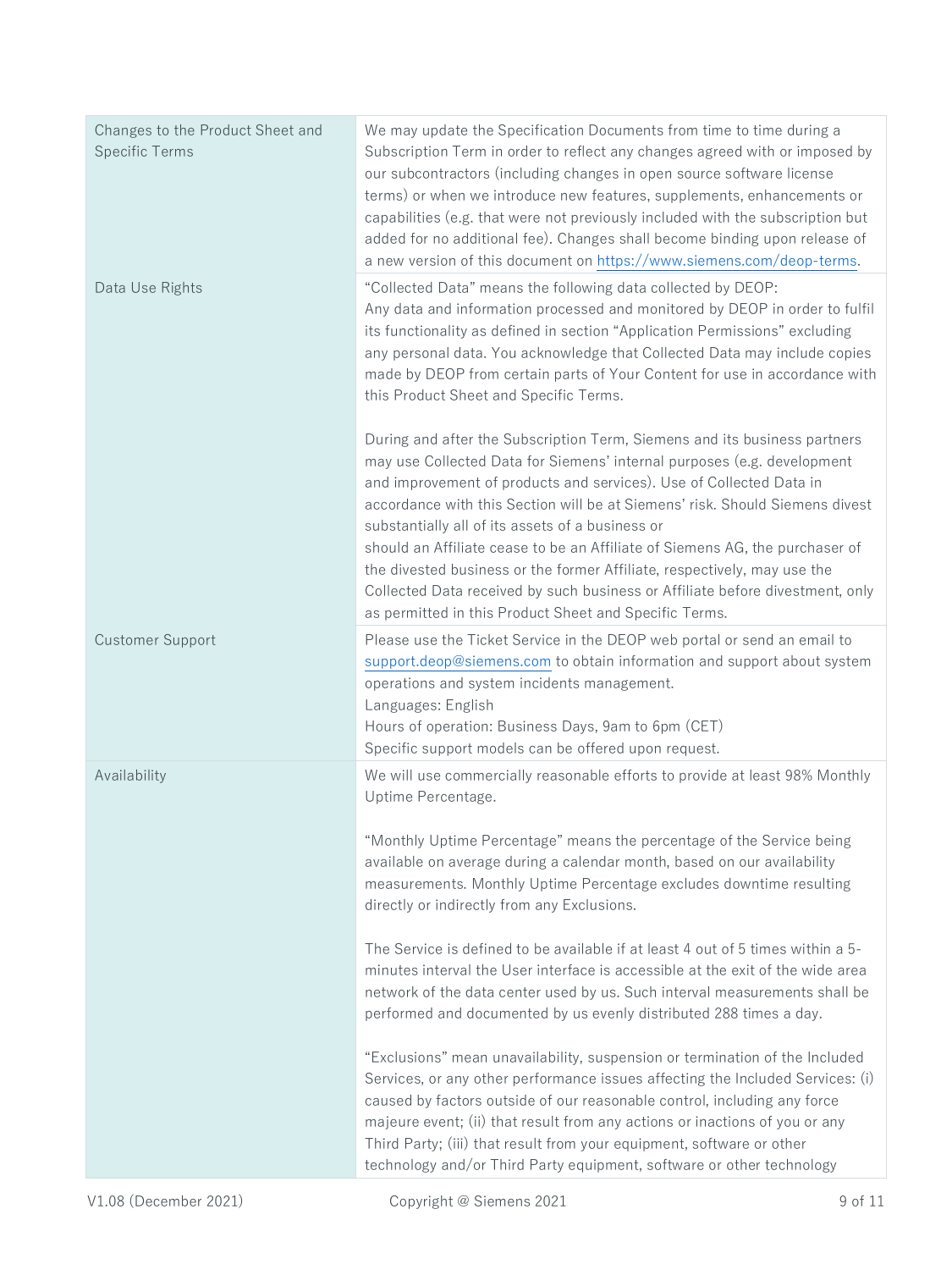|                                  | (other than Third Party equipment within our direct control); (iv) that result<br>from any planned maintenance, for which we will use commercially<br>reasonable efforts to notify you at least one day in advance by posting a<br>notice on your Account or sending a message to the email address<br>associated with your Account or $(v)$ arising from our suspension or<br>termination of the Included Services.                                                                                                                                                                                                                                                                                                                                                                                     |
|----------------------------------|----------------------------------------------------------------------------------------------------------------------------------------------------------------------------------------------------------------------------------------------------------------------------------------------------------------------------------------------------------------------------------------------------------------------------------------------------------------------------------------------------------------------------------------------------------------------------------------------------------------------------------------------------------------------------------------------------------------------------------------------------------------------------------------------------------|
| Subprocessors of personal data   | Making DEOP available to you may require us to commission additional<br>Subprocessors that are not already included in the List of Subprocessors<br>published on www.mindsphere.io/terms as part of the Data Privacy Terms.<br>With respect to any such Subprocessors, Sections 6 and 7 of the Data<br>Privacy Terms shall apply mutatis mutandis. We currently use the following<br>additional Subprocessors in relation to DEOP:<br>•MongoDB, Inc., 1633 Broadway, 38th Floor, New York, New York 10019 (EU<br>Model Contact)<br>•Siemens plc, Registered Office: Faraday House, Sir William Siemens<br>Square, Frimley, Camberley, Surrey, GU16 8QD, United Kingdom,<br>Registered in England and Wales no: 727817 (EEA member)<br>•Siemens S.p.A., Via Vipiteno, 4, 20128 Milano, Italy (EEA member) |
| MindSphere                       | The Services as described in this Product Sheet are not part of MindSphere<br>and do not include any services of MindSphere (including but not limited to<br>the MindSphere platform) even though the terms and conditions of this<br>Product Sheet and the Digital Services Agreement upon which the Services<br>are based might refer to the MindSphere website. Any provided web links or<br>other references to MindSphere shall apply mutatis mutandis to the Services<br>as described in this Product Sheet.                                                                                                                                                                                                                                                                                       |
| Consent to be named as reference | You grant us the royalty-free, worldwide and perpetual right to use the name<br>of your company and the trademark as a customer reference in Siemens'<br>internal and external communication including social media.                                                                                                                                                                                                                                                                                                                                                                                                                                                                                                                                                                                     |

| <b>Export Control Regulations</b> |         |
|-----------------------------------|---------|
| AL                                | N       |
| ECCN                              | 5D992.c |

| <b>Security Information</b> |                                                                                                                                                                                                                                                                                                                                                                                                                                                                                                                                                    |
|-----------------------------|----------------------------------------------------------------------------------------------------------------------------------------------------------------------------------------------------------------------------------------------------------------------------------------------------------------------------------------------------------------------------------------------------------------------------------------------------------------------------------------------------------------------------------------------------|
| General                     | Where Customer intends to connect or have connected any of his facilities<br>via remote connectivity to the infrastructure used by Siemens to provide the<br>Services (the Customer's Objects), Customer acknowledges that Customer is<br>and remains at all times in control of and solely responsible for the<br>Customer's Objects and the condition and operation of the facilities where<br>the Customer's Objects are located. The Services are not intended to<br>substitute the proper surveillance of the Customer's Objects by Customer. |
|                             | Siemens recommends Customer to integrate the Services into a holistic,<br>state-of-the-art industrial security concept. Customer shall ensure that any<br>technical amendments and changes made in connection with the Services to<br>the Customer's Objects or to the technical environment on Customer's                                                                                                                                                                                                                                         |